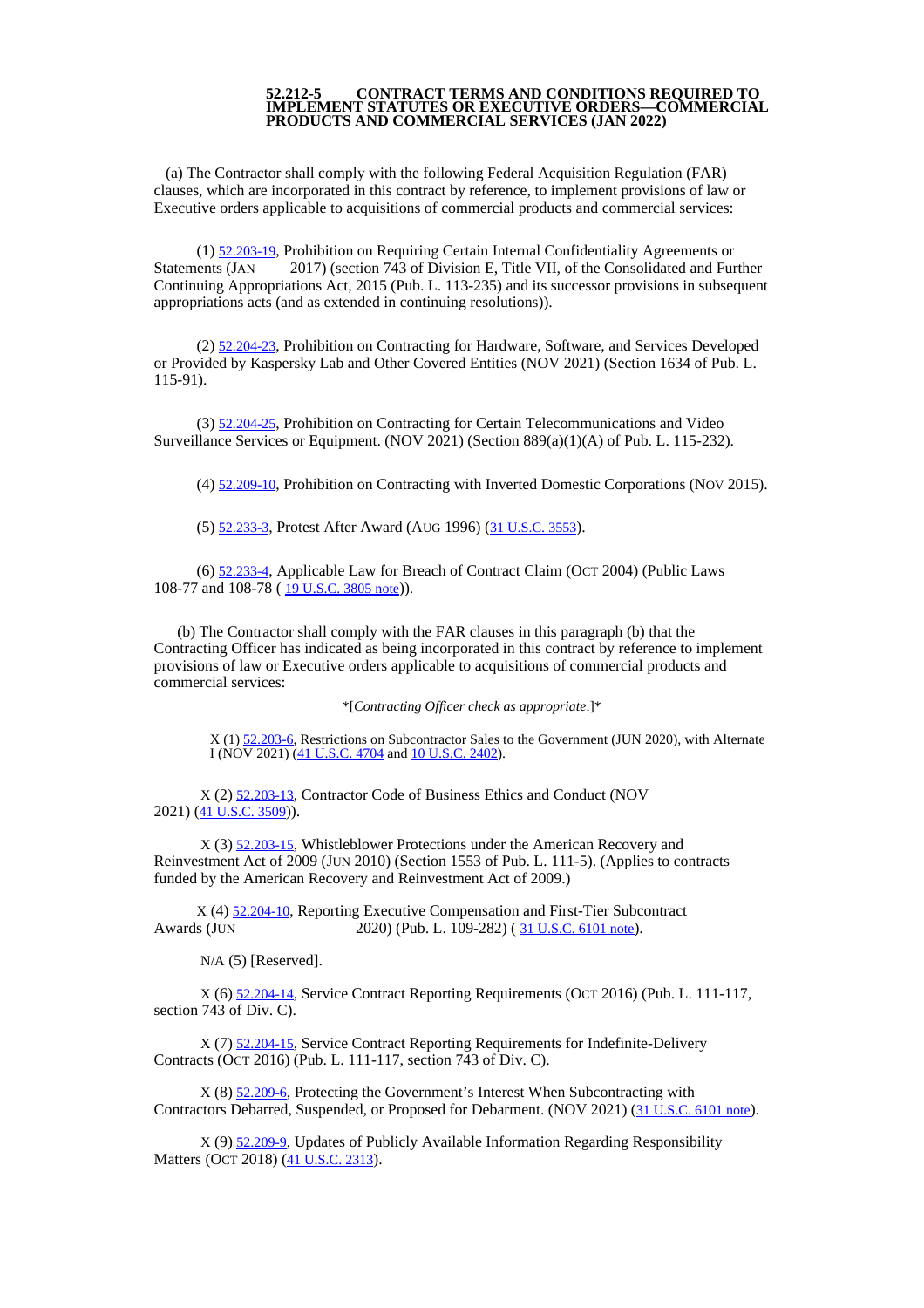N/A (10) [Reserved]

X (11) [52.219-3](https://www.acquisition.gov/far/52.219-3#FAR_52_219_3), Notice of HUBZone Set-Aside or Sole-Source Award (SEP 2021) (15 [U.S.C.](http://uscode.house.gov/view.xhtml?req=granuleid:USC-prelim-title15-section637a&num=0&edition=prelim) 657a).

N/A (12) [52.219-4](https://www.acquisition.gov/far/52.219-4#FAR_52_219_4), Notice of Price Evaluation Preference for HUBZone Small Business Concerns (SEP 2021) (if the offeror elects to waive the preference, it shall so indicate in its offer) (15 [U.S.C.](http://uscode.house.gov/browse.xhtml%3Bjsessionid%3D114A3287C7B3359E597506A31FC855B3) 657a).

N/A (13) [Reserved]

X (14) (i) [52.219-6](https://www.acquisition.gov/far/52.219-6#FAR_52_219_6), Notice of Total Small Business Set-Aside (NOV 2020) (15 [U.S.C.](http://uscode.house.gov/browse.xhtml%3Bjsessionid%3D114A3287C7B3359E597506A31FC855B3) 644).

Required as Applicable (ii) Alternate I (MAR 2020) of [52.219-6](https://www.acquisition.gov/far/52.219-6#FAR_52_219_6).

N/A (15) (i) [52.219-7](https://www.acquisition.gov/far/52.219-7#FAR_52_219_7), Notice of Partial Small Business Set-Aside (NOV 2020) (15 [U.S.C.](http://uscode.house.gov/browse.xhtml%3Bjsessionid%3D114A3287C7B3359E597506A31FC855B3) 644).

N/A (ii) Alternate I (MAR 2020) of [52.219-7](https://www.acquisition.gov/far/52.219-7#FAR_52_219_7).

X (16) [52.219-8](https://www.acquisition.gov/far/52.219-8#FAR_52_219_8), Utilization of Small Business Concerns (OCT 2018) (15 U.S.C. 637(d)(2) and (3)).

N/A (17) (i) [52.219-9](https://www.acquisition.gov/far/52.219-9#FAR_52_219_9), Small Business Subcontracting Plan (NOV 2021) (15 U.S.C. [637\(d\)\(4\)](http://uscode.house.gov/browse.xhtml%3Bjsessionid%3D114A3287C7B3359E597506A31FC855B3)).

N/A (ii) Alternate I (Nov 2016) of [52.219-9](https://www.acquisition.gov/far/52.219-9#FAR_52_219_9).

X (iii) Alternate II (NOV 2016) of [52.219-9](https://www.acquisition.gov/far/52.219-9#FAR_52_219_9).

N/A (iv) Alternate III (JUN 2020) of [52.219-9](https://www.acquisition.gov/far/52.219-9#FAR_52_219_9).

N/A (v) Alternate IV (SEP 2021) of [52.219-9](https://www.acquisition.gov/far/52.219-9#FAR_52_219_9).

X (18) (i) [52.219-13](https://www.acquisition.gov/far/52.219-13#FAR_52_219_13), Notice of Set-Aside of Orders (MAR 2020) (15 [U.S.C.](http://uscode.house.gov/browse.xhtml%3Bjsessionid%3D114A3287C7B3359E597506A31FC855B3) 644(r)).

N/A (ii) Alternate I (MAR 2020) of  $52.219-13$ .

X (19) [52.219-14](https://www.acquisition.gov/far/52.219-14#FAR_52_219_14), Limitations on Subcontracting (SEP 2021) (15 [U.S.C.](http://uscode.house.gov/browse.xhtml%3Bjsessionid%3D114A3287C7B3359E597506A31FC855B3) 637s).

X (20) [52.219-16](https://www.acquisition.gov/far/52.219-16#FAR_52_219_16), Liquidated Damages—Subcontracting Plan (SEP 2021) (15 U.S.C. [637\(d\)\(4\)\(F\)\(i\)](http://uscode.house.gov/browse.xhtml%3Bjsessionid%3D114A3287C7B3359E597506A31FC855B3)).

X (21) [52.219-27](https://www.acquisition.gov/far/52.219-27#FAR_52_219_27), Notice of Service-Disabled Veteran-Owned Small Business Set-Aside (SEP 2021) (15 [U.S.C.](http://uscode.house.gov/browse.xhtml%3Bjsessionid%3D114A3287C7B3359E597506A31FC855B3) 657f).

X (22) (i) [52.219-28](https://www.acquisition.gov/far/52.219-28#FAR_52_219_28), Post Award Small Business Program Rerepresentation (SEP 2021) (15 U.S.C. [632\(a\)\(2\)](http://uscode.house.gov/browse.xhtml%3Bjsessionid%3D114A3287C7B3359E597506A31FC855B3)).

N/A (ii) Alternate I (MAR 2020) of  $52.219-28$ .

X (23) [52.219-29](https://www.acquisition.gov/far/52.219-29#FAR_52_219_29), Notice of Set-Aside for, or Sole-Source Award to, Economically Disadvantaged Women-Owned Small Business Concerns (SEP 2021) (15 U.S.C. [637\(m\)](http://uscode.house.gov/browse.xhtml%3Bjsessionid%3D114A3287C7B3359E597506A31FC855B3)).

X (24) [52.219-30](https://www.acquisition.gov/far/52.219-30#FAR_52_219_30), Notice of Set-Aside for, or Sole-Source Award to, Women-Owned Small Business Concerns Eligible Under the Women-Owned Small Business Program (SEP 2021) (15 U.S.C. [637\(m\)](http://uscode.house.gov/browse.xhtml%3Bjsessionid%3D114A3287C7B3359E597506A31FC855B3)).

N/A (25) [52.219-32](https://www.acquisition.gov/far/52.219-32#FAR_52_219_32), Orders Issued Directly Under Small Business Reserves (MAR  $2020$ ) ( $15$  [U.S.C.](https://www.govinfo.gov/content/pkg/USCODE-2018-title15/html/USCODE-2018-title15-chap14A-sec644.htm) 644(r)).

X (26) [52.219-33](https://www.acquisition.gov/far/52.219-33#FAR_52_219_33), Nonmanufacturer Rule (SEP 2021) ([15U.S.C.](https://www.govinfo.gov/content/pkg/USCODE-2018-title15/html/USCODE-2018-title15-chap14A-sec637.htm) 637(a)(17)).

X (27) [52.222-3](https://www.acquisition.gov/far/52.222-3#FAR_52_222_3), Convict Labor (JUN 2003) (E.O.11755).

X (28) [52.222-19](https://www.acquisition.gov/far/52.222-19#FAR_52_222_19), Child Labor-Cooperation with Authorities and Remedies (JAN2020) (E.O.13126).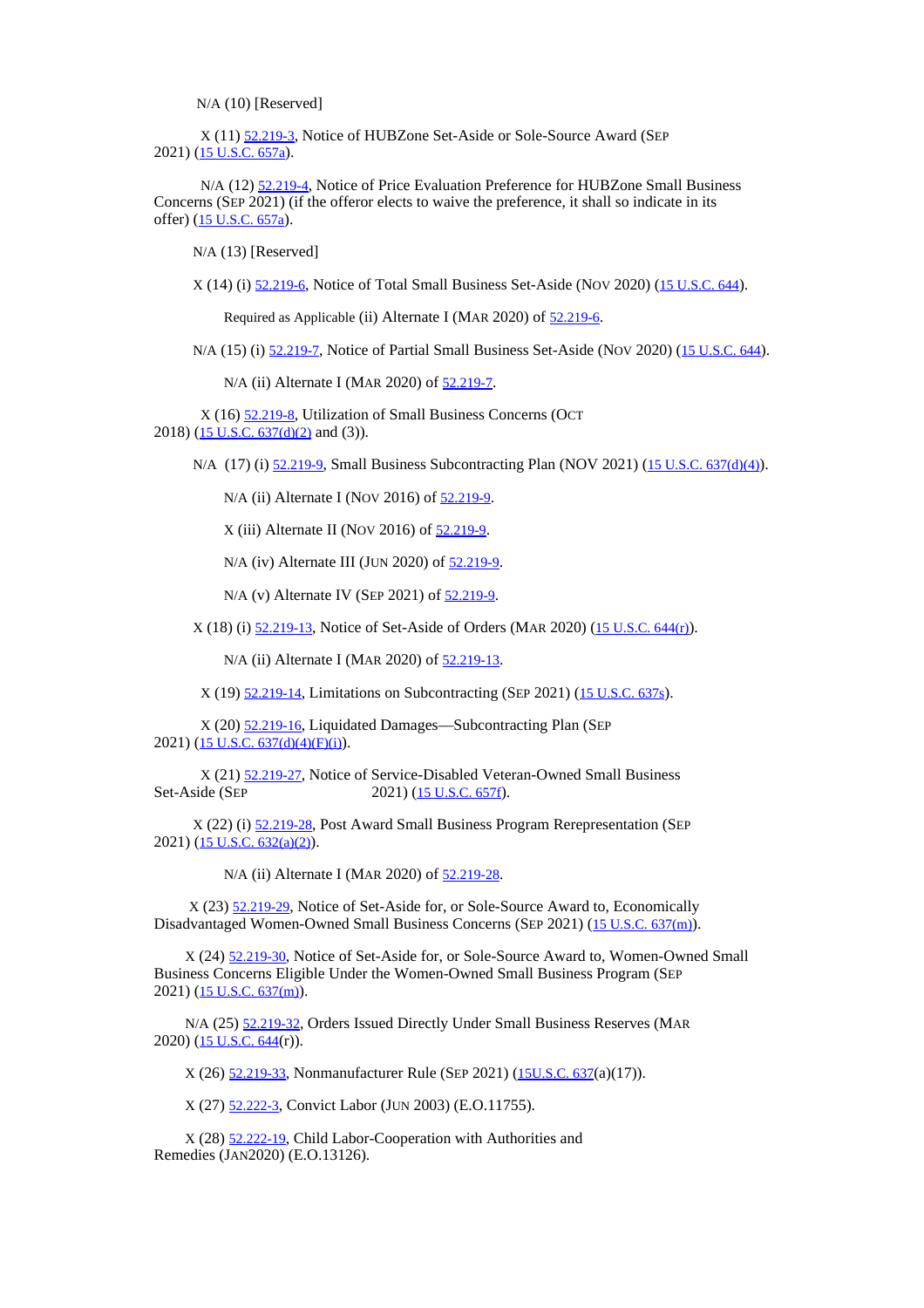X (29) [52.222-21](https://www.acquisition.gov/far/52.222-21#FAR_52_222_21), Prohibition of Segregated Facilities (APR 2015).

X (30) (i) [52.222-26](https://www.acquisition.gov/far/52.222-26#FAR_52_222_26), Equal Opportunity (SEP 2016) (E.O.11246).

N/A (ii) Alternate I (FEB 1999) of [52.222-26](https://www.acquisition.gov/far/52.222-26#FAR_52_222_26).

X (31) (i) [52.222-35](https://www.acquisition.gov/far/52.222-35#FAR_52_222_35), Equal Opportunity for Veterans (JUN 2020) (38 [U.S.C.](http://uscode.house.gov/view.xhtml?req=granuleid:USC-prelim-title38-section4212&num=0&edition=prelim) 4212).

N/A (ii) Alternate I (JUL 2014) of [52.222-35](https://www.acquisition.gov/far/52.222-35#FAR_52_222_35).

X (32) (i) [52.222-36](https://www.acquisition.gov/far/52.222-36#FAR_52_222_36), Equal Opportunity for Workers with Disabilities (JUN 2020) (29 [U.S.C.](http://uscode.house.gov/view.xhtml?req=granuleid:USC-prelim-title29-section793&num=0&edition=prelim) 793).

N/A (ii) Alternate I (JUL 2014) of [52.222-36](https://www.acquisition.gov/far/52.222-36#FAR_52_222_36).

X (33) [52.222-37](https://www.acquisition.gov/far/52.222-37#FAR_52_222_37), Employment Reports on Veterans (JUN 2020) (38 [U.S.C.](http://uscode.house.gov/view.xhtml?req=granuleid:USC-prelim-title38-section4212&num=0&edition=prelim) 4212).

X (34) [52.222-40](https://www.acquisition.gov/far/52.222-40#FAR_52_222_40), Notification of Employee Rights Under the National Labor Relations 2010) (E.O. 13496).

X (35) (i) [52.222-50](https://www.acquisition.gov/far/52.222-50#FAR_52_222_50), Combating Trafficking in Persons (NOV 2021) (22 U.S.C. [chapter](http://uscode.house.gov/browse.xhtml%3Bjsessionid%3D114A3287C7B3359E597506A31FC855B3) 78 and E.O. 13627).

N/A (ii) Alternate I (MAR 2015) of  $52.222 - 50$  (22 U.S.C. [chapter](http://uscode.house.gov/browse.xhtml%3Bjsessionid%3D114A3287C7B3359E597506A31FC855B3) 78 and E.O. 13627).

X (36) [52.222-54](https://www.acquisition.gov/far/52.222-54#FAR_52_222_54), Employment Eligibility Verification (NOV 2021). (Executive Order 12989). (Not applicable to the acquisition of commercially available off-the-shelf items or certain other types of commercial products or commercial services as prescribed in FAR [22.1803](https://www.acquisition.gov/far/22.1803#FAR_22_1803).)

X (37) (i) [52.223-9](https://www.acquisition.gov/far/52.223-9#FAR_52_223_9), Estimate of Percentage of Recovered Material Content for EPA–Designated Items (May 2008) ( $42 \text{ U.S.C. } 6962 \text{ (c)}(3)(\text{A})(\text{ii})$ ). (Not applicable to the acquisition of commercially available off-the-shelf items.)

N/A (ii) Alternate I (MAY 2008) of  $52.223-9$  (42 U.S.C. [6962\(i\)\(2\)\(C\)](http://uscode.house.gov/browse.xhtml%3Bjsessionid%3D114A3287C7B3359E597506A31FC855B3)). (Not applicable to the acquisition of commercially available off-the-shelf items.)

Required as Applicable (38) [52.223-11](https://www.acquisition.gov/far/52.223-11#FAR_52_223_11), Ozone-Depleting Substances and High Global Warming Potential Hydrofluorocarbons (Jun 2016) (E.O. 13693).

Required as Applicable (39) [52.223-12](https://www.acquisition.gov/far/52.223-12#FAR_52_223_12), Maintenance, Service, Repair, or Disposal of Refrigeration Equipment and Air Conditioners (JUN 2016) (E.O. 13693).

Required as Applicable (40) (i) [52.223-13](https://www.acquisition.gov/far/52.223-13#FAR_52_223_13), Acquisition of EPEAT®-Registered Imaging Equipment (JUN 2014) (E.O.s 13423 and 13514).

N/A (ii) Alternate I (OCT 2015) of [52.223-13](https://www.acquisition.gov/far/52.223-13#FAR_52_223_13).

Required as Applicable (41) (i)  $\frac{52.223-14}{2}$  $\frac{52.223-14}{2}$  $\frac{52.223-14}{2}$ , Acquisition of EPEAT®-Registered Televisions (JUN 2014) (E.O.s 13423 and 13514).

N/A (ii) Alternate I (Jun2014) of [52.223-14](https://www.acquisition.gov/far/52.223-14#FAR_52_223_14).

X (42) [52.223-15](https://www.acquisition.gov/far/52.223-15#FAR_52_223_15), Energy Efficiency in Energy-Consuming Products (MAY 2020) (42 [U.S.C.](http://uscode.house.gov/browse.xhtml%3Bjsessionid%3D114A3287C7B3359E597506A31FC855B3) 8259b).

Required as Applicable (43) (i)  $\frac{52.223 \cdot 16}{2015}$ , Acquisition of EPEAT®-Registered Personal Computer Products (OCT 2015) (E.O.s 13423 and 13514). 2015) (E.O.s 13423 and 13514).

N/A (ii) Alternate I (JUN 2014) of [52.223-16](https://www.acquisition.gov/far/52.223-16#FAR_52_223_16).

X (44) [52.223-18](https://www.acquisition.gov/far/52.223-18#FAR_52_223_18), Encouraging Contractor Policies to Ban Text Messaging While Driving (JUN 2020) (E.O. 13513).

Required as Applicable (45) [52.223-20](https://www.acquisition.gov/far/52.223-20#FAR_52_223_20), Aerosols (JUN 2016) (E.O. 13693).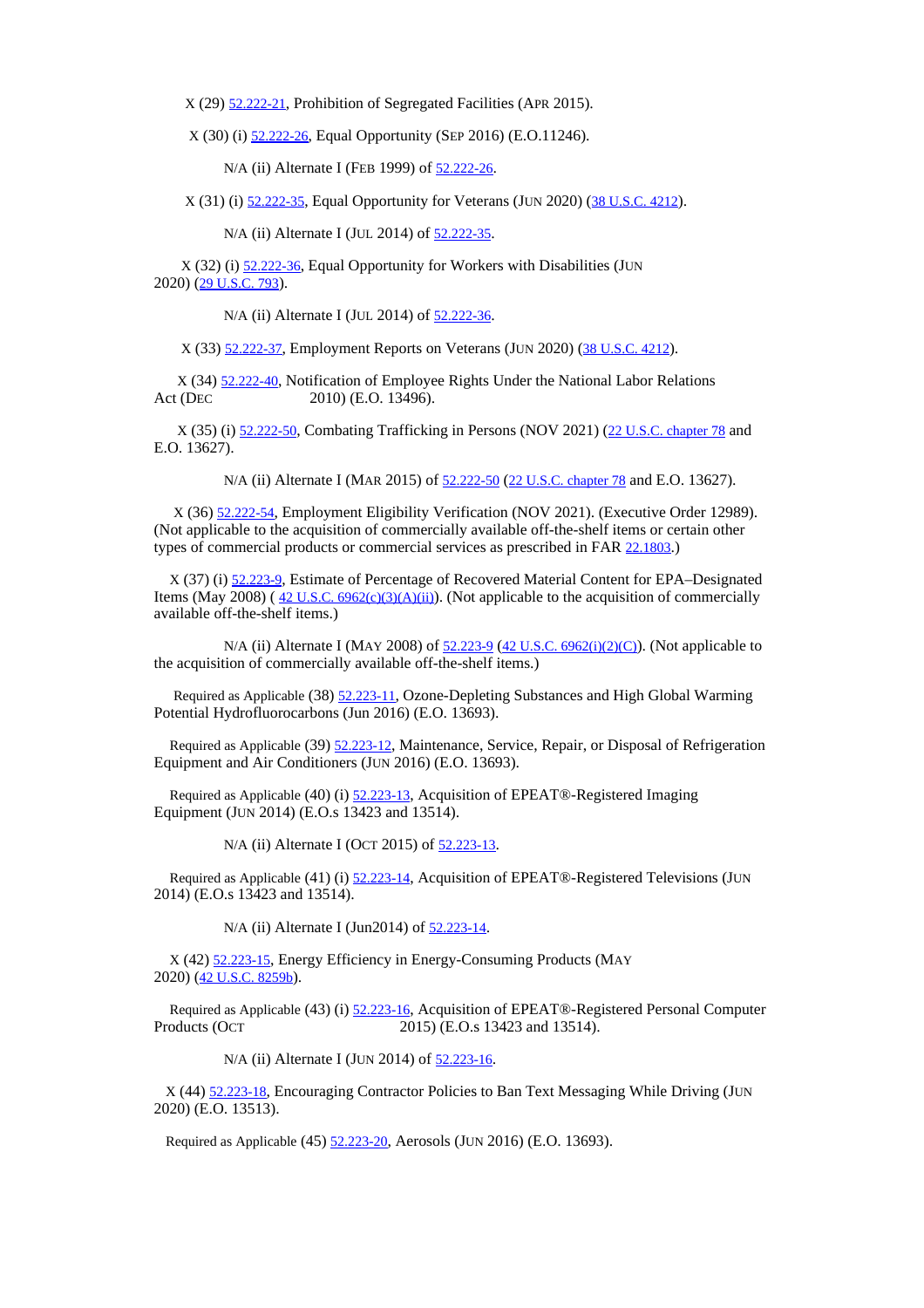Required as Applicable (46) [52.223-21](https://www.acquisition.gov/far/52.223-21#FAR_52_223_21), Foams (Jun2016) (E.O. 13693).

X (47) (i) [52.224-3](https://www.acquisition.gov/far/52.224-3#FAR_52_224_3) Privacy Training (JAN 2017) (5 U.S.C. 552 a).

N/A (ii) Alternate I (JAN 2017) of [52.224-3](https://www.acquisition.gov/far/52.224-3#FAR_52_224_3).

Required as Applicable (48) [52.225-1](https://www.acquisition.gov/far/52.225-1#FAR_52_225_1), Buy American-Supplies (NOV 2021) (41 U.S.C. [chapter](http://uscode.house.gov/browse.xhtml%3Bjsessionid%3D114A3287C7B3359E597506A31FC855B3) 83).

N/A (49) (i) [52.225-3](https://www.acquisition.gov/far/52.225-3#FAR_52_225_3), Buy American-Free Trade Agreements-Israeli Trade Act NOV 2021)(41 U.S.C.chapter83, 19 U.S.C. 3301 note, 19 U.S.C. 2112 note, 19 U.S.C. 3805 note, 19 U.S.C. 4001 note, Pub. L. 103-182, 108-77, 108-78, 108-286, 108-302, 109-53, 109-169, 109-283, 110-138, 112-41, 112-42, and 112-43.

N/A (ii) Alternate I (JAN 2021) of [52.225-3](https://www.acquisition.gov/far/52.225-3#FAR_52_225_3).

N/A (iii) Alternate II (JAN 2021) of [52.225-3](https://www.acquisition.gov/far/52.225-3#FAR_52_225_3).

N/A (iv) Alternate III (JAN 2021) of  $52.225-3$ .

X (50) [52.225-5](https://www.acquisition.gov/far/52.225-5#FAR_52_225_5), Trade Agreements (OCT 2019) (19 [U.S.C.](http://uscode.house.gov/view.xhtml?req=granuleid:USC-prelim-title19-section2501&num=0&edition=prelim) 2501, *et seq*., 19 U.S.C. 3301 note).

X (51) [52.225-13](https://www.acquisition.gov/far/52.225-13#FAR_52_225_13), Restrictions on Certain Foreign Purchases (FEB 2021) (E.O.'s, proclamations, and statutes administered by the Office of Foreign Assets Control of the Department of the Treasury).

N/A (52) [52.225-26](https://www.acquisition.gov/far/52.225-26#FAR_52_225_26), Contractors Performing Private Security Functions Outside the United States (Oct 2016) (Section 862, as amended, of the National Defense Authorization Act for Fiscal Year 2008; 10 U.S.C. [2302Note\)](http://uscode.house.gov/browse.xhtml%3Bjsessionid%3D114A3287C7B3359E597506A31FC855B3).

N/A (53) [52.226-4](https://www.acquisition.gov/far/52.226-4#FAR_52_226_4), Notice of Disaster or Emergency Area Set-Aside (Nov2007) (42 [U.S.C.](http://uscode.house.gov/browse.xhtml%3Bjsessionid%3D114A3287C7B3359E597506A31FC855B3) 5150).

N/A (54) [52.226-5](https://www.acquisition.gov/far/52.226-5#FAR_52_226_5), Restrictions on Subcontracting Outside Disaster or Emergency Area (Nov2007) (42 [U.S.C.](http://uscode.house.gov/browse.xhtml%3Bjsessionid%3D114A3287C7B3359E597506A31FC855B3) 5150).

N/A (55) [52.229-12](https://www.acquisition.gov/far/52.229-12#FAR_52_229_12), Tax on Certain Foreign Procurements (FEB 2021).

N/A (56) [52.232-29](https://www.acquisition.gov/far/52.232-29#FAR_52_232_29), Terms for Financing of Purchases of Commercial Products and Commercial Services (NOV 2021) (41 U.S.C. 4505, 10 U.S.C. 2307(F)).

N/A (57) [52.232-30](https://www.acquisition.gov/far/52.232-30#FAR_52_232_30), Installment Payments for Commercial Products and Commercial Services (NOV 2021) (41 [U.S.C.](http://uscode.house.gov/browse.xhtml%3Bjsessionid%3D114A3287C7B3359E597506A31FC855B3) 4505, 10 U.S.C. [2307\(f\)](http://uscode.house.gov/browse.xhtml%3Bjsessionid%3D114A3287C7B3359E597506A31FC855B3)).

N/A (58) [52.232-33](https://www.acquisition.gov/far/52.232-33#FAR_52_232_33), Payment by Electronic Funds Transfer-System for Award Management (OCT2018) (31 [U.S.C.](http://uscode.house.gov/view.xhtml?req=granuleid:USC-prelim-title31-section3332&num=0&edition=prelim) 3332).

X (59) [52.232-34](https://www.acquisition.gov/far/52.232-34#FAR_52_232_34), Payment by Electronic Funds Transfer-Other than System for Award Management (Jul 2013) (31 [U.S.C.](http://uscode.house.gov/browse.xhtml%3Bjsessionid%3D114A3287C7B3359E597506A31FC855B3) 3332).

N/A (60) [52.232-36](https://www.acquisition.gov/far/52.232-36#FAR_52_232_36), Payment by Third Party (MAY 2014) (31 [U.S.C.](http://uscode.house.gov/browse.xhtml%3Bjsessionid%3D114A3287C7B3359E597506A31FC855B3) 3332).

X (61) [52.239-1](https://www.acquisition.gov/far/52.239-1#FAR_52_239_1), Privacy or Security Safeguards (AUG 1996) (5 [U.S.C.](http://uscode.house.gov/view.xhtml?req=granuleid:USC-prelim-title5-section552a&num=0&edition=prelim) 552a).

X (62) [52.242-5](https://www.acquisition.gov/far/52.242-5#FAR_52_242_5), Payments to Small Business Subcontractors (JAN 2017) (15 U.S.C. [637\(d\)\(13\)](http://uscode.house.gov/browse.xhtml%3Bjsessionid%3D114A3287C7B3359E597506A31FC855B3)).

X (63) (i) [52.247-64](https://www.acquisition.gov/far/52.247-64#FAR_52_247_64), Preference for Privately Owned U.S.-Flag Commercial Vessels (NOV 2021)

( 46 [U.S.C.](https://www.govinfo.gov/content/pkg/USCODE-2019-title46/html/USCODE-2019-title46-subtitleV-partD-chap553-subchapI-sec55305.htm) 55305 and 10 [U.S.C.](http://uscode.house.gov/browse.xhtml%3Bjsessionid%3D114A3287C7B3359E597506A31FC855B3) 2631).

N/A (ii) Alternate I (APR 2003) of [52.247-64](https://www.acquisition.gov/far/52.247-64#FAR_52_247_64).

N/A (iii) Alternate II (NOV 2021) of [52.247-64](https://www.acquisition.gov/far/52.247-64#FAR_52_247_64).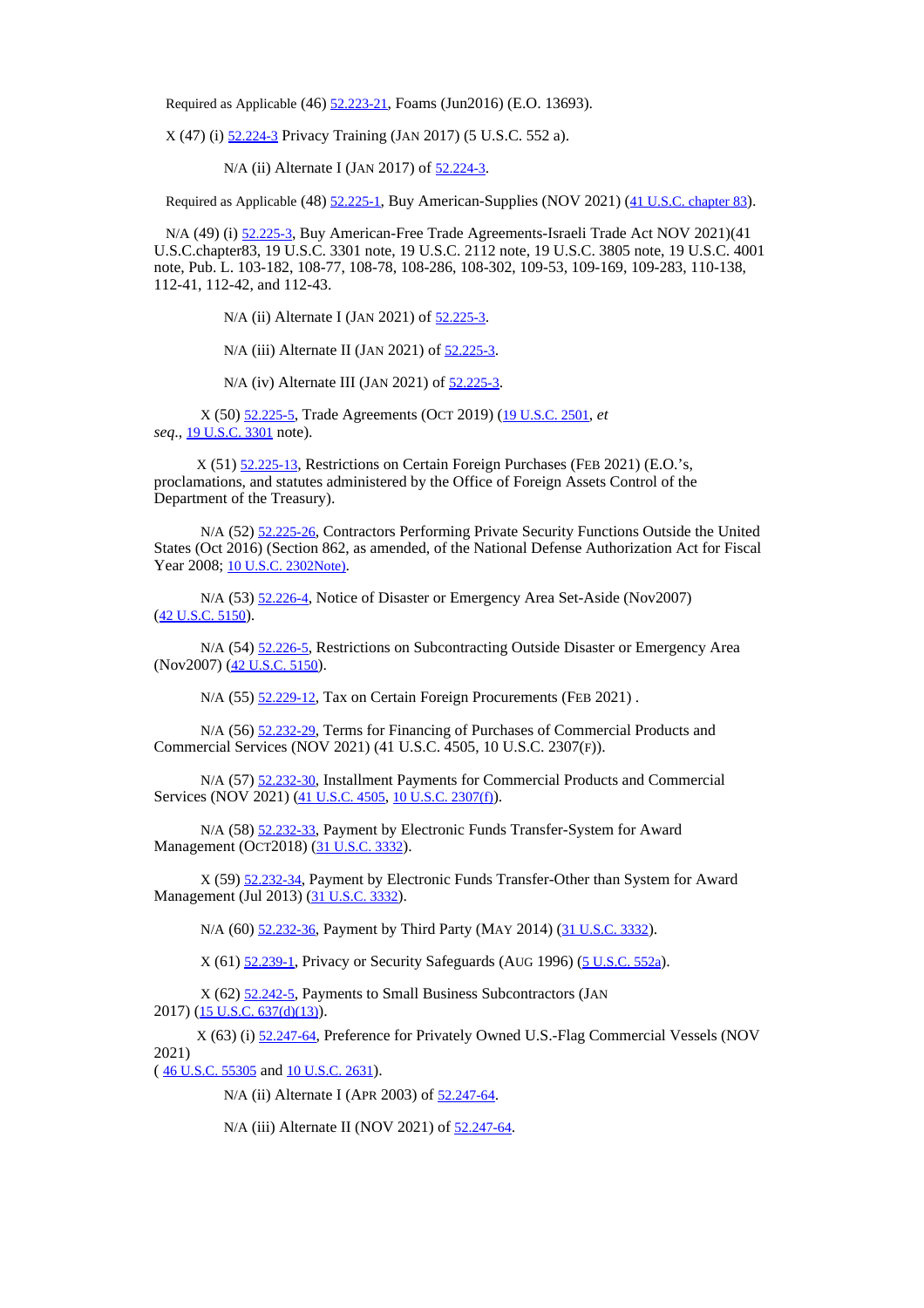(c) The Contractor shall comply with the FAR clauses in this paragraph (c), applicable to commercial products and commercial services, that the Contracting Officer has indicated as being incorporated in this by reference to implement provisions of law or Executive orders applicable to acquisitions of commercial items:

[*Contracting Officer check as appropriate.*]

X (1) [52.222-41](https://www.acquisition.gov/far/52.222-41#FAR_52_222_41), Service Contract Labor Standards (AUG 2018) (41 U.S.C. [chapter67](http://uscode.house.gov/browse.xhtml%3Bjsessionid%3D114A3287C7B3359E597506A31FC855B3)).

X (2) [52.222-42](https://www.acquisition.gov/far/52.222-42#FAR_52_222_42), Statement of Equivalent Rates for Federal Hires (MAY 2014) (29 [U.S.C.](http://uscode.house.gov/browse.xhtml%3Bjsessionid%3D114A3287C7B3359E597506A31FC855B3) 206 and 41 U.S.C. [chapter](http://uscode.house.gov/browse.xhtml%3Bjsessionid%3D114A3287C7B3359E597506A31FC855B3) 67).

X (3) [52.222-43](https://www.acquisition.gov/far/52.222-43#FAR_52_222_43), Fair Labor Standards Act and Service Contract Labor Standards-Price Adjustment (Multiple Year and Option Contracts) (AUG 2018) (29 [U.S.C.](http://uscode.house.gov/browse.xhtml%3Bjsessionid%3D114A3287C7B3359E597506A31FC855B3) 206 and 41 U.S.C. [chapter](http://uscode.house.gov/browse.xhtml%3Bjsessionid%3D114A3287C7B3359E597506A31FC855B3) 67).

N/A (4) [52.222-44](https://www.acquisition.gov/far/52.222-44#FAR_52_222_44), Fair Labor Standards Act and Service Contract Labor Standards-Price Adjustment (May 2014) ([29U.S.C.206](http://uscode.house.gov/browse.xhtml%3Bjsessionid%3D114A3287C7B3359E597506A31FC855B3) and 41 U.S.C. [chapter](http://uscode.house.gov/browse.xhtml%3Bjsessionid%3D114A3287C7B3359E597506A31FC855B3) 67).

X (5) [52.222-51](https://www.acquisition.gov/far/52.222-51#FAR_52_222_51), Exemption from Application of the Service Contract Labor Standards to Contracts for Maintenance, Calibration, or Repair of Certain Equipment-Requirements (May 2014) (41 U.S.C. [chapter](http://uscode.house.gov/browse.xhtml%3Bjsessionid%3D114A3287C7B3359E597506A31FC855B3) 67).

X (6) [52.222-53](https://www.acquisition.gov/far/52.222-53#FAR_52_222_53), Exemption from Application of the Service Contract Labor Standards to Contracts for Certain Services-Requirements (MAY 2014) (41 U.S.C. [chapter](http://uscode.house.gov/browse.xhtml%3Bjsessionid%3D114A3287C7B3359E597506A31FC855B3) 67).

X (7) [52.222-55](https://www.acquisition.gov/far/52.222-55#FAR_52_222_55), Minimum Wages Under Executive Order 13658 (JAN 2022).

Required as Applicable (8) [52.222-62](https://www.acquisition.gov/far/52.222-62#FAR_52_222_62), Paid Sick Leave Under Executive Order 13706 (JAN 2022) (E.O. 13706).

Required as Applicable (9) [52.226-6](https://www.acquisition.gov/far/52.226-6#FAR_52_226_6), Promoting Excess Food Donation to Nonprofit Organizations (Jun 2020) (42 [U.S.C.](http://uscode.house.gov/browse.xhtml%3Bjsessionid%3D114A3287C7B3359E597506A31FC855B3) 1792).

(d) *Comptroller General Examination of Record*. The Contractor shall comply with the provisions of this paragraph (d) if this contract was awarded using other than sealed bid, is in excess of the simplified acquisition threshold, as defined in FAR [2.101](https://www.acquisition.gov/far/2.101#FAR_2_101), on the date of award of this contract, and does not contain the clause at [52.215-2](https://www.acquisition.gov/far/52.215-2#FAR_52_215_2), Audit and Records-Negotiation.

(1) The Comptroller General of the United States, or an authorized representative of the Comptroller General, shall have access to and right to examine any of the Contractor's directly pertinent records involving transactions related to this contract.

(2) The Contractor shall make available at its offices at all reasonable times the records, materials, and other evidence for examination, audit, or reproduction, until 3 years after final payment under this contract or for any shorter period specified in FAR subpart [4.7](https://www.acquisition.gov/far/subpart-4.7#FAR_Subpart_4_7), Contractor Records Retention, of the other clauses of this contract. If this contract is completely or partially terminated, the records relating to the work terminated shall be made available for 3 years after any resulting final termination settlement. Records relating to appeals under the disputes clause or to litigation or the settlement of claims arising under or relating to this contract shall be made available until such appeals, litigation, or claims are finally resolved.

(3) As used in this clause, records include books, documents, accounting procedures and practices, and other data, regardless of type and regardless of form. This does not require the Contractor to create or maintain any record that the Contractor does not maintain in the ordinary course of business or pursuant to a provision of law.

(e)

(1) Notwithstanding the requirements of the clauses in paragraphs (a), (b), (c), and (d) of this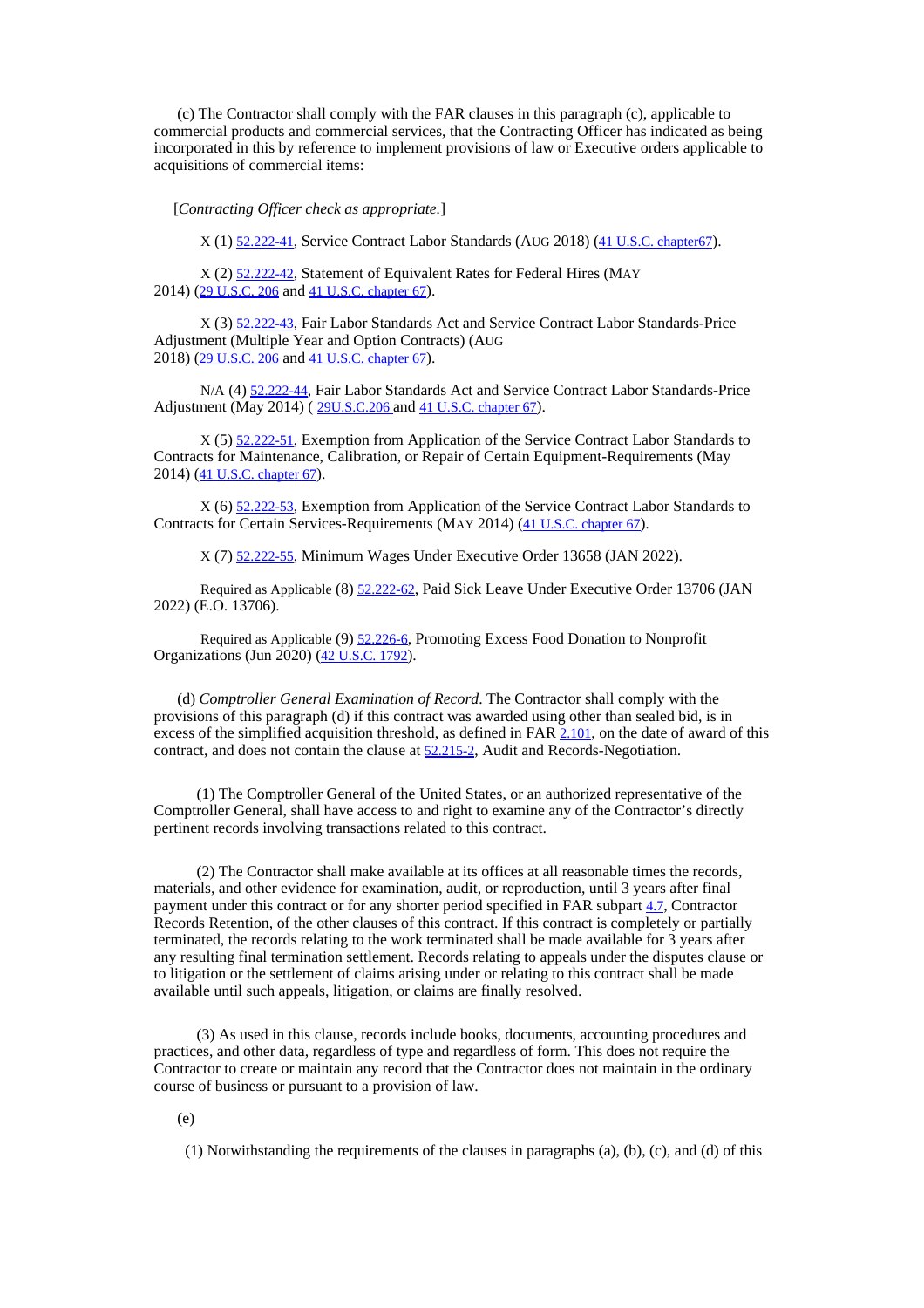clause, the Contractor is not required to flow down any FAR clause, other than those in this paragraph (e)(1) in a subcontract for commercial products or commercial services. Unless otherwise indicated below, the extent of the flow down shall be as required by the clause-

(i) [52.203-13](https://www.acquisition.gov/far/52.203-13#FAR_52_203_13), Contractor Code of Business Ethics and Conduct (NOV 2021) (41 [U.S.C.](http://uscode.house.gov/browse.xhtml%3Bjsessionid%3D114A3287C7B3359E597506A31FC855B3) 3509).

(ii) [52.203-19](https://www.acquisition.gov/far/52.203-19#FAR_52_203_19), Prohibition on Requiring Certain Internal Confidentiality Agreements or Statements (Jan 2017) (section 743 of Division E, Title VII, of the Consolidated and Further Continuing Appropriations Act, 2015 (Pub. L. 113-235) and its successor provisions in subsequent appropriations acts (and as extended in continuing resolutions)).

(iii) [52.204-23](https://www.acquisition.gov/far/52.204-23#FAR_52_204_23), Prohibition on Contracting for Hardware, Software, and Services Developed or Provided by Kaspersky Lab and Other Covered Entities (NOV 2021) (Section 1634 of Pub. L. 115-91).

(iv) [52.204-25](https://www.acquisition.gov/far/52.204-25#FAR_52_204_25), Prohibition on Contracting for Certain Telecommunications and Video Surveillance Services or Equipment. (NOV 2021) (Section 889(a)(1)(A) of Pub. L. 115-232).

(v)  $52.219-8$ , Utilization of Small Business Concerns (OCT 2018) (15 U.S.C. [637\(d\)\(2\)](http://uscode.house.gov/view.xhtml?req=granuleid:USC-prelim-title15-section637&num=0&edition=prelim) and (3)), in all subcontracts that offer further subcontracting opportunities. If the subcontract (except subcontracts to small business concerns) exceeds the applicable threshold specified in FAR 19.702(a) on the date of subcontract award, the subcontractor must include [52.219-8](https://www.acquisition.gov/far/52.219-8#FAR_52_219_8) in [lower](https://www.acquisition.gov/far/19.702#FAR_19_702) tier subcontracts that offer subcontracting opportunities.

(vi) [52.222-21](https://www.acquisition.gov/far/52.222-21#FAR_52_222_21), Prohibition of Segregated Facilities (APR 2015).

(vii) [52.222-26](https://www.acquisition.gov/far/52.222-26#FAR_52_222_26), Equal Opportunity (SEP 2015) (E.O.11246).

(viii) [52.222-35](https://www.acquisition.gov/far/52.222-35#FAR_52_222_35), Equal Opportunity for Veterans (JUN 2020) (38 [U.S.C.](http://uscode.house.gov/browse.xhtml%3Bjsessionid%3D114A3287C7B3359E597506A31FC855B3) 4212).

 $(ix)$  [52.222-36](https://www.acquisition.gov/far/52.222-36#FAR_52_222_36), Equal Opportunity for Workers with Disabilities (JUN 2020) (29 [U.S.C.](http://uscode.house.gov/browse.xhtml%3Bjsessionid%3D114A3287C7B3359E597506A31FC855B3) 793).

(x) [52.222-37](https://www.acquisition.gov/far/52.222-37#FAR_52_222_37), Employment Reports on Veterans (JUN 2020) (38 [U.S.C.](http://uscode.house.gov/browse.xhtml%3Bjsessionid%3D114A3287C7B3359E597506A31FC855B3) 4212).

(xi) [52.222-40](https://www.acquisition.gov/far/52.222-40#FAR_52_222_40), Notification of Employee Rights Under the National Labor Relations Act (DEC 2010) (E.O. 13496). Flow down required in accordance with paragraph (f) of FAR clause [52.222-40](https://www.acquisition.gov/far/52.222-40#FAR_52_222_40).

(xii) [52.222-41](https://www.acquisition.gov/far/52.222-41#FAR_52_222_41), Service Contract Labor Standards (AUG 2018) (41 U.S.C. [chapter](http://uscode.house.gov/view.xhtml?req=granuleid:USC-prelim-title41-chapter67-front&num=0&edition=prelim) 67).

(xiii)

(A) [52.222-50](https://www.acquisition.gov/far/52.222-50#FAR_52_222_50), Combating Trafficking in Persons (NOV 2021) (22 U.S.C. [chapter](http://uscode.house.gov/browse.xhtml%3Bjsessionid%3D114A3287C7B3359E597506A31FC855B3) 78 and E.O 13627).

(B) Alternate I (MAR 2015) of [52.222-50](https://www.acquisition.gov/far/52.222-50#FAR_52_222_50) (22 U.S.C. [chapter](http://uscode.house.gov/browse.xhtml%3Bjsessionid%3D114A3287C7B3359E597506A31FC855B3) 78 and E.O. 13627).

(xiv) [52.222-51](https://www.acquisition.gov/far/52.222-51#FAR_52_222_51), Exemption from Application of the Service Contract Labor Standards to Contracts for Maintenance, Calibration, or Repair of Certain Equipment-Requirements (May2014) (41 U.S.C. [chapter](http://uscode.house.gov/browse.xhtml%3Bjsessionid%3D114A3287C7B3359E597506A31FC855B3) 67).

(xv) [52.222-53](https://www.acquisition.gov/far/52.222-53#FAR_52_222_53), Exemption from Application of the Service Contract Labor Standards to Contracts for Certain Services-Requirements (MAY 2014) (41 U.S.C. [chapter](http://uscode.house.gov/browse.xhtml%3Bjsessionid%3D114A3287C7B3359E597506A31FC855B3) 67).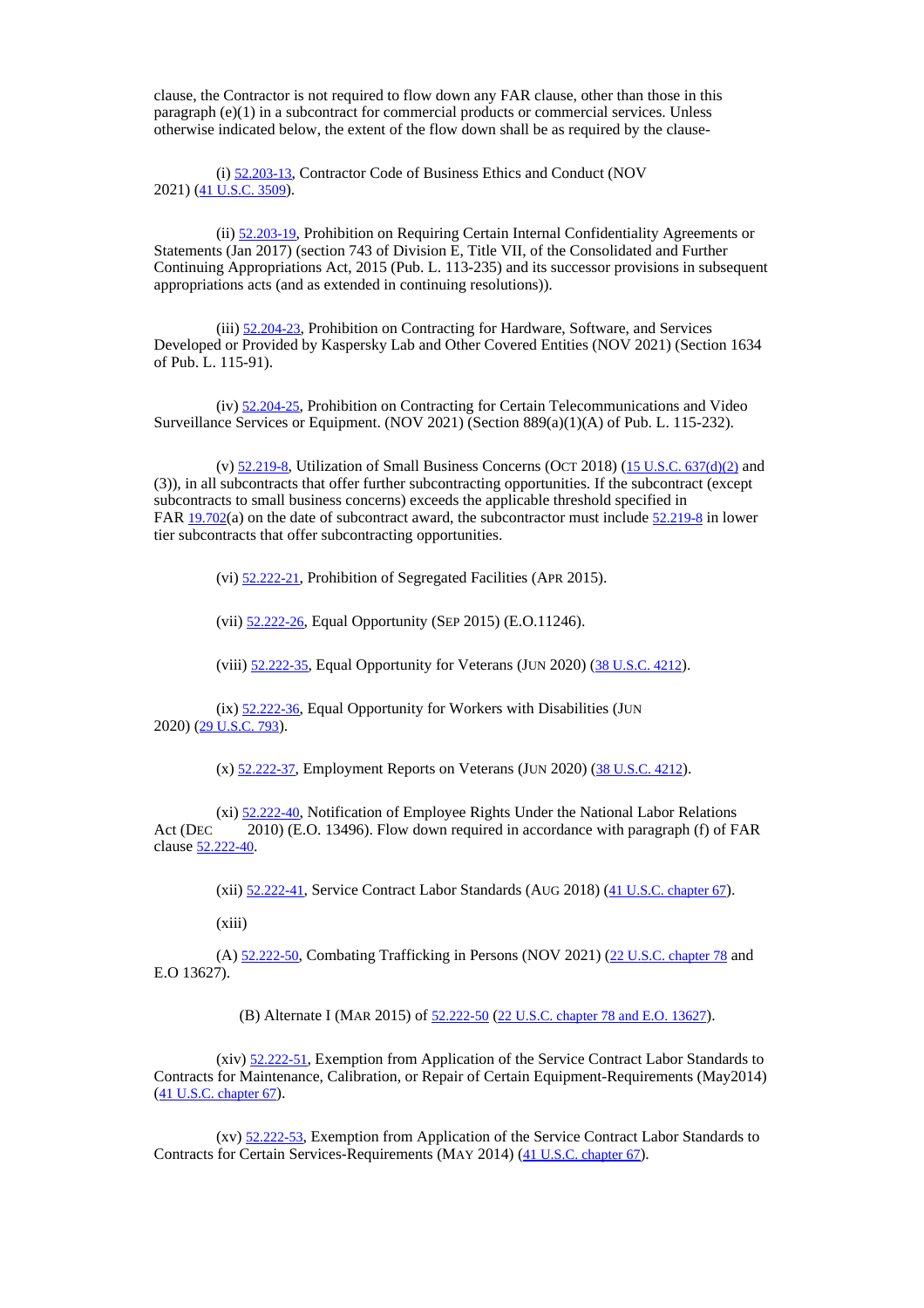(xvi) [52.222-54](https://www.acquisition.gov/far/52.222-54#FAR_52_222_54), Employment Eligibility Verification (NOV 2021) (E.O. 12989).

(xvii) [52.222-55](https://www.acquisition.gov/far/52.222-55#FAR_52_222_55), Minimum Wages Under Executive Order 13658 (JAN 2022).

(xviii) [52.222-62](https://www.acquisition.gov/far/52.222-62#FAR_52_222_62), Paid Sick Leave Under Executive Order 13706 (JAN 2022) (E.O. 13706).

 $(xix)$ 

(A) [52.224-3](https://www.acquisition.gov/far/52.224-3#FAR_52_224_3), Privacy Training (Jan 2017) (5 [U.S.C.](http://uscode.house.gov/browse.xhtml%3Bjsessionid%3D114A3287C7B3359E597506A31FC855B3) 552a).

(B) Alternate I (JAN 2017) of  $52.224-3$ .

(xx) [52.225-26](https://www.acquisition.gov/far/52.225-26#FAR_52_225_26), Contractors Performing Private Security Functions Outside the United States (OCT 2016) (Section 862, as amended, of the National Defense Authorization Act for Fiscal Year 2008; 10 [U.S.C.](http://uscode.house.gov/browse.xhtml%3Bjsessionid%3D114A3287C7B3359E597506A31FC855B3) 2302 Note).

(xxi) [52.226-6](https://www.acquisition.gov/far/52.226-6#FAR_52_226_6), Promoting Excess Food Donation to Nonprofit Organizations (JUN 2020) (42 [U.S.C.](http://uscode.house.gov/browse.xhtml%3Bjsessionid%3D114A3287C7B3359E597506A31FC855B3) 1792). Flow down required in accordance with paragraph (e) of FAR clause 52.226-6.

(xxii) [52.247-64](https://www.acquisition.gov/far/52.247-64#FAR_52_247_64), Preference for Privately Owned U.S.-Flag Commercial Vessels (NOV 2021)

(46 [U.S.C.](https://www.govinfo.gov/content/pkg/USCODE-2019-title46/html/USCODE-2019-title46-subtitleV-partD-chap553-subchapI-sec55305.htm) 55305 and 10 [U.S.C.](http://uscode.house.gov/browse.xhtml%3Bjsessionid%3D114A3287C7B3359E597506A31FC855B3) 2631). Flow down required in accordance with paragraph (d) of FAR clause 52.247-64.

(2) While not required, the Contractor may include in its subcontracts for commercial products and commercial services a minimal number of additional clauses necessary to satisfy its contractual obligations.

(End of clause)

*Alternate I* (FEB 2000). As prescribed in [12.301](https://www.acquisition.gov/far/12.301#FAR_12_301)(b)(4)(i), delete paragraph (d) from the basic clause, redesignate paragraph (e) as paragraph (d), and revise the reference to "paragraphs (a), (b), (c), or (d) of this clause" in the redesignated paragraph (d) to read "paragraphs (a), (b), and (c) of this clause".

*Alternate II.* (JAN 2022) As prescribed in  $12.301(b)(4)$  $12.301(b)(4)$  (ii), substitute the following paragraphs  $(d)(1)$  and  $(e)(1)$  for paragraphs  $(d)(1)$  and  $(e)(1)$  of the basic clause as follows:

(d)(1) The Comptroller General of the United States, an appropriate Inspector General appointed under section 3 or 8 G of the Inspector General Act of  $1978$  ( $5$  [U.S.C.](http://uscode.house.gov/browse.xhtml%3Bjsessionid%3D114A3287C7B3359E597506A31FC855B3) App.), or an authorized representative of either of the foregoing officials shall have access to and right to—

(i) Examine any of the Contractor's or any subcontractors' records that pertain to, and involve transactions relating to, this contract; and

(ii) Interview any officer or employee regarding such transactions.

(e)(1) Notwithstanding the requirements of the clauses in paragraphs (a), (b), and (c), of this clause, the Contractor is not required to flow down any FAR clause in a subcontract for commercial products or commercial services, other than—

(i) *Paragraph (d) of this clause*. This paragraph flows down to all subcontracts, except the authority of the Inspector General under paragraph (d)(1)(ii) does not flow down; and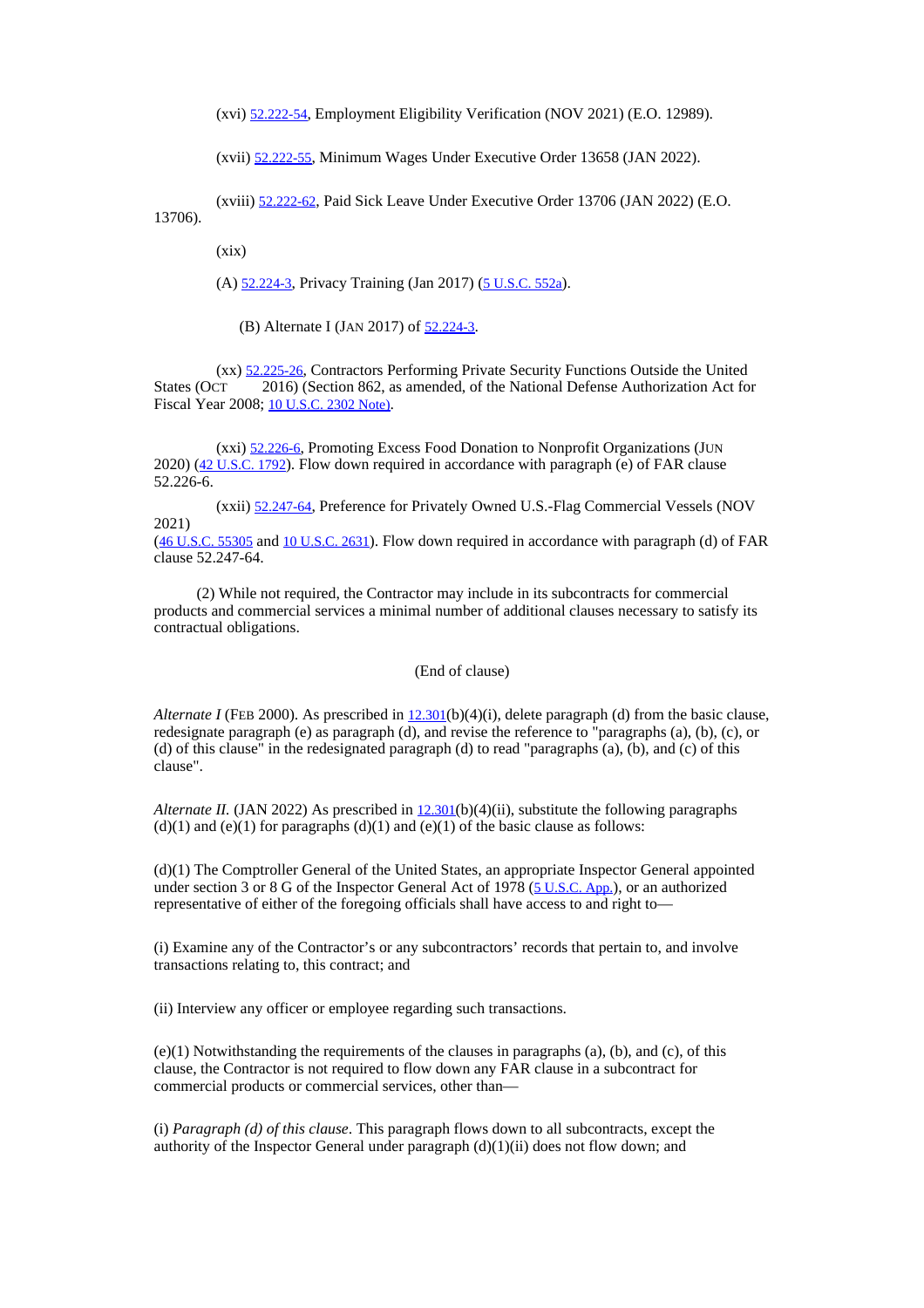(ii) *Those clauses listed in this paragraph*  $(e)(1)$ . Unless otherwise indicated below, the extent of the flow down shall be as required by the clause-

(A) [52.203-13](https://www.acquisition.gov/far/52.203-13#FAR_52_203_13), Contractor Code of Business Ethics and Conduct (NOV 2021) (41 [U.S.C.](http://uscode.house.gov/browse.xhtml%3Bjsessionid%3D114A3287C7B3359E597506A31FC855B3) 3509).

(B) [52.203-15](https://www.acquisition.gov/far/52.203-15#FAR_52_203_15), Whistleblower Protections Under the American Recovery and Reinvestment Act of 2009 (JUN 2010) (Section 1553 of Pub. L. 111-5).

(C) 52.204-23, Prohibition on Contracting for Hardware, Software, and Services Developed or Provided by Kaspersky Lab and Other Covered Entities (NOV 2021) (Section 1634 of Pub. L. 115-91).

(D) 52.204-25, Prohibition on Contracting for Certain Telecommunications and Video Surveillance Services or Equipment. (NOV 2021) (Section 889(a)(1)(A) of Pub. L. 115-232).

(E)  $52.219-8$ , Utilization of Small Business Concerns (OCT 2018) (15 U.S.C. [637\(d\)\(2\)](http://uscode.house.gov/view.xhtml?req=granuleid:USC-prelim-title15-section637&num=0&edition=prelim) and (3)), in all subcontracts that offer further subcontracting opportunities. If the subcontract (except subcontracts to small business concerns) exceeds the applicable threshold specified in FAR  $19.702(a)$  $19.702(a)$  on the date of subcontract award, the subcontractor must include [52.219-8](https://www.acquisition.gov/far/52.219-8#FAR_52_219_8) in lower tier subcontracts that offer subcontracting opportunities.

(F) [52.222-21](https://www.acquisition.gov/far/52.222-21#FAR_52_222_21), Prohibition of Segregated Facilities (APR 2015).

(G) [52.222-26](https://www.acquisition.gov/far/52.222-26#FAR_52_222_26), Equal Opportunity (SEP 2016) (E.O. 11246).

(H) [52.222-35](https://www.acquisition.gov/far/52.222-35#FAR_52_222_35), Equal Opportunity for Veterans (JUN 2020) (38 [U.S.C.](http://uscode.house.gov/browse.xhtml%3Bjsessionid%3D114A3287C7B3359E597506A31FC855B3) 4212).

(I) [52.222-36](https://www.acquisition.gov/far/52.222-36#FAR_52_222_36), Equal Opportunity for Workers with Disabilities (JUN 2020) (29 [U.S.C.](http://uscode.house.gov/browse.xhtml%3Bjsessionid%3D114A3287C7B3359E597506A31FC855B3) 793).

(J) [52.222-40](https://www.acquisition.gov/far/52.222-40#FAR_52_222_40), Notification of Employee Rights Under the National Labor Relations Act (DEC 2010) (E.O. 13496). Flow down required in accordance with paragraph (f) of FA[R clause](https://www.acquisition.gov/far/52.222-40#FAR_52_222_40) 52.222-[40](https://www.acquisition.gov/far/52.222-40#FAR_52_222_40).

(K) [52.222-41](https://www.acquisition.gov/far/52.222-41#FAR_52_222_41), Service Contract Labor Standards (AUG 2018) (41 U.S.C. [chapter](http://uscode.house.gov/view.xhtml?req=granuleid:USC-prelim-title41-chapter67-front&num=0&edition=prelim) 67).

(L) (1) [52.222-50](https://www.acquisition.gov/far/52.222-50#FAR_52_222_50), Combating Trafficking in Persons (NOV 2021) (22 U.S.C. [chapter](http://uscode.house.gov/browse.xhtml%3Bjsessionid%3D114A3287C7B3359E597506A31FC855B3) 78 and E.O 13627).

*(2)* Alternate I (MAR 2015) of [52.222-50](https://www.acquisition.gov/far/52.222-50#FAR_52_222_50) (22 U.S.C. [chapter](http://uscode.house.gov/browse.xhtml%3Bjsessionid%3D114A3287C7B3359E597506A31FC855B3) 78 and E.O. 13627).

(M) [52.222-51](https://www.acquisition.gov/far/52.222-51#FAR_52_222_51), Exemption from Application of the Service Contract Labor Standards to Contracts for Maintenance, Calibration, or Repair of Certain Equipment-Requirements (May 2014) (41 U.S.C. [chapter](http://uscode.house.gov/view.xhtml?req=granuleid:USC-prelim-title41-chapter67-front&num=0&edition=prelim) 67).

(N) [52.222-53](https://www.acquisition.gov/far/52.222-53#FAR_52_222_53), Exemption from Application of the Service Contract Labor Standards to Contracts for Certain Services-Requirements (MAY 2014) (41 U.S.C. [chapter](http://uscode.house.gov/view.xhtml?req=granuleid:USC-prelim-title41-chapter67-front&num=0&edition=prelim) 67).

(O) [52.222-54](https://www.acquisition.gov/far/52.222-54#FAR_52_222_54), Employment Eligibility Verification (NOV 2021) (Executive Order 12989).

(P) [52.222-55](https://www.acquisition.gov/far/52.222-55#FAR_52_222_55), Minimum Wages Under Executive Order 13658 (JAN 2022).

(Q) [52.222-62](https://www.acquisition.gov/far/52.222-62#FAR_52_222_62), Paid Sick Leave Under Executive Order 13706 (JAN 2022) (E.O. 13706).